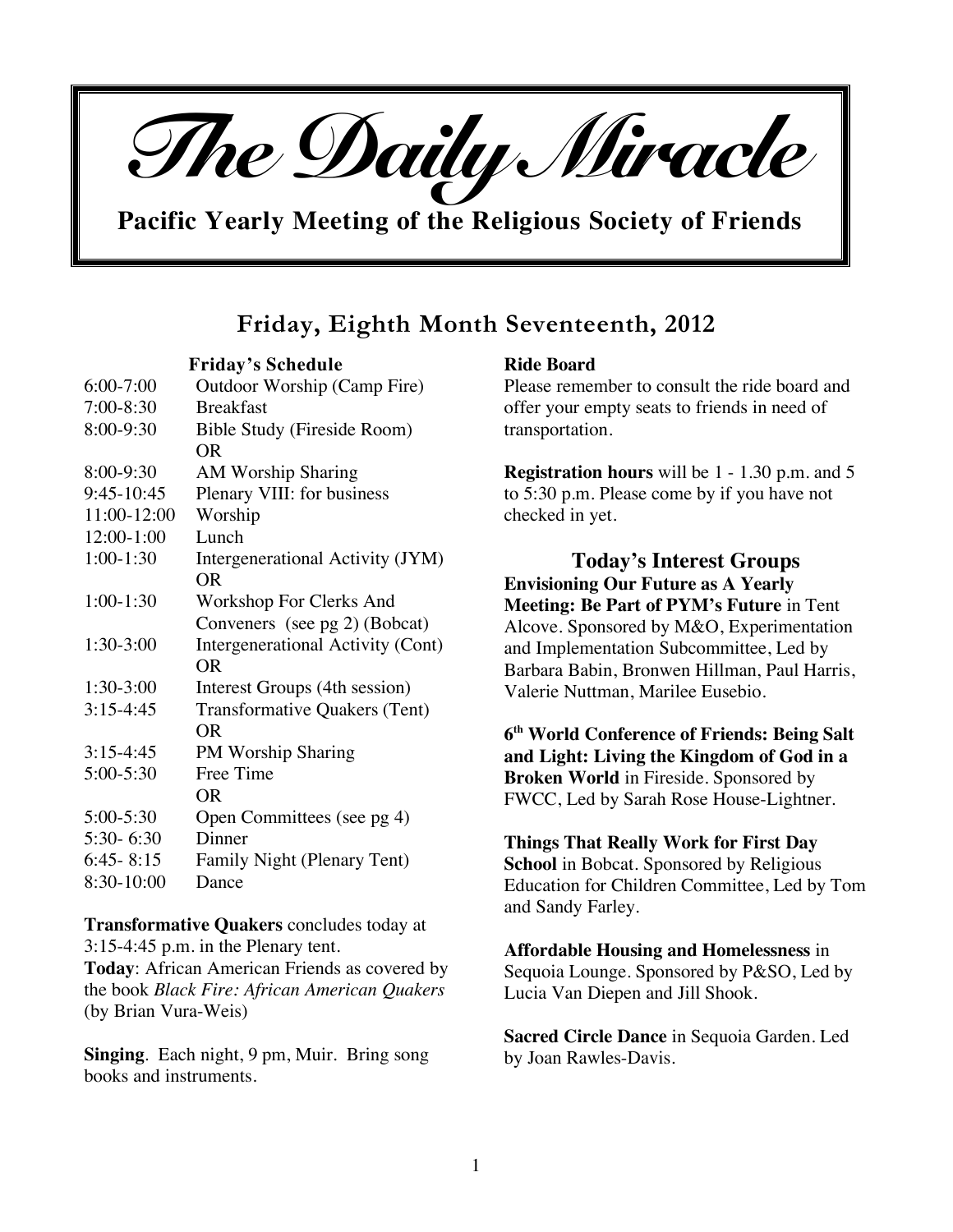**For all incoming** PYM officers, Committee Clerks, and M&O committee members who wish to pick up their SCQM 2012 Directory that PYM provides for them, please contact Don Bean. All others can purchase in the bookstore. Pre-orders that go to each MM or WG in SCQM can also see Don Bean to pick up their order.

#### **Divisiveness and Friends Discussion Group**

Time: 8:30 Today. Place: Bobcat This group aims to be a space to discuss the following queries:

1. Do Friends have any common beliefs and practices which distinguish us from other groups; or are we simply a group that meets under the umbrella of "Quakers" which has little or nothing necessarily in common but our name?

2. How do we communally and theologically resolve conflicting messages and leadings? 3. What advantages and disadvantages come from a divided community?

This discussion is open to all age groups (though it may be over the heads of our youngest community members) and to all viewpoints. That said, Friends should come prepared to be active participants and that contrary views may be expressed. Contact Bryan Runyan with questions.

**Friendly Mao Card Game** playing in Buckeye tonight 8:30 -9:30 for the avid player. All ages welcomed!

**EarthLight Bookstore**. Today is the last day the EarthLight Bookstore will be open and our hours are only from 1 to 3 PM. Friends who have left books on consignment can pick up your unsold inventory before 5 PM.

**The Children's Program** needs people to volunteer who are comfortable working one-onone with a special-needs child. Rich rewards guaranteed. Please see Rhea Farley for times needed.

#### **2013 FGC Gathering in Colorado!**

Join 1200 Quakers at the FGC Gathering, June 30 – July 6, in Greeley, CO. Adults choose

from a wide variety of week-long morning workshops. Afternoons are a potpourri of options. Evenings feature inspirational plenaries. Great programs for children, teens and young adults. Scholarships and work grants are available, especially for those who register early. Speak to Traci Hjelt Sullivan to add your name to the email list or visit the display in Maple. Or learn more at www. FGCgathering.org

**Seeking Workshop proposals for 2013 FGC** 

**Gathering.** Are you a possible workshop leader, or do you know a potential leader? Proposal deadline is September 30. Workshops meet for five mornings in a row. A great opportunity to share your gifts and passion with Friends from throughout the US and Canada. See more information and proposal form at www.FGCgathering.org or contact Workshop Clerk Margaret Sorrel (Strawberry Creek) margaretsorrel@gmail.com

**Friendly Alphabet Soup.** Starting during today's 5 PM Free Time, and continuing into dinner, representatives to the wider alphabet of Friends (FGC, FUM, EFCSW, etc) are invited to share their experiences and talk about ways of supporting each other. Back of the Dining Hall to the right of the main entry doors.

**Senate Bill 9** took a major step forward in the legislature. It just passed the state Assembly 41- 34! After six years of hard work by many organizations and dedicated activists like you, we are closer than ever to reforming "life without the possibility of parole" sentences for juveniles. What's next? The bill - which passed the state Senate in June 2011 - goes back to the Senate to get agreement on new amendments made in the Assembly since the Senate's vote. Then it's on to the governor! We will need your help again - stay tuned and we'll let you know when to take action to let Gov. Brown know you want him to sign SB 9.

#### **Workshop For Clerks And Conveners.**

Nominating and Finance Committees will present a brief workshop for all incoming and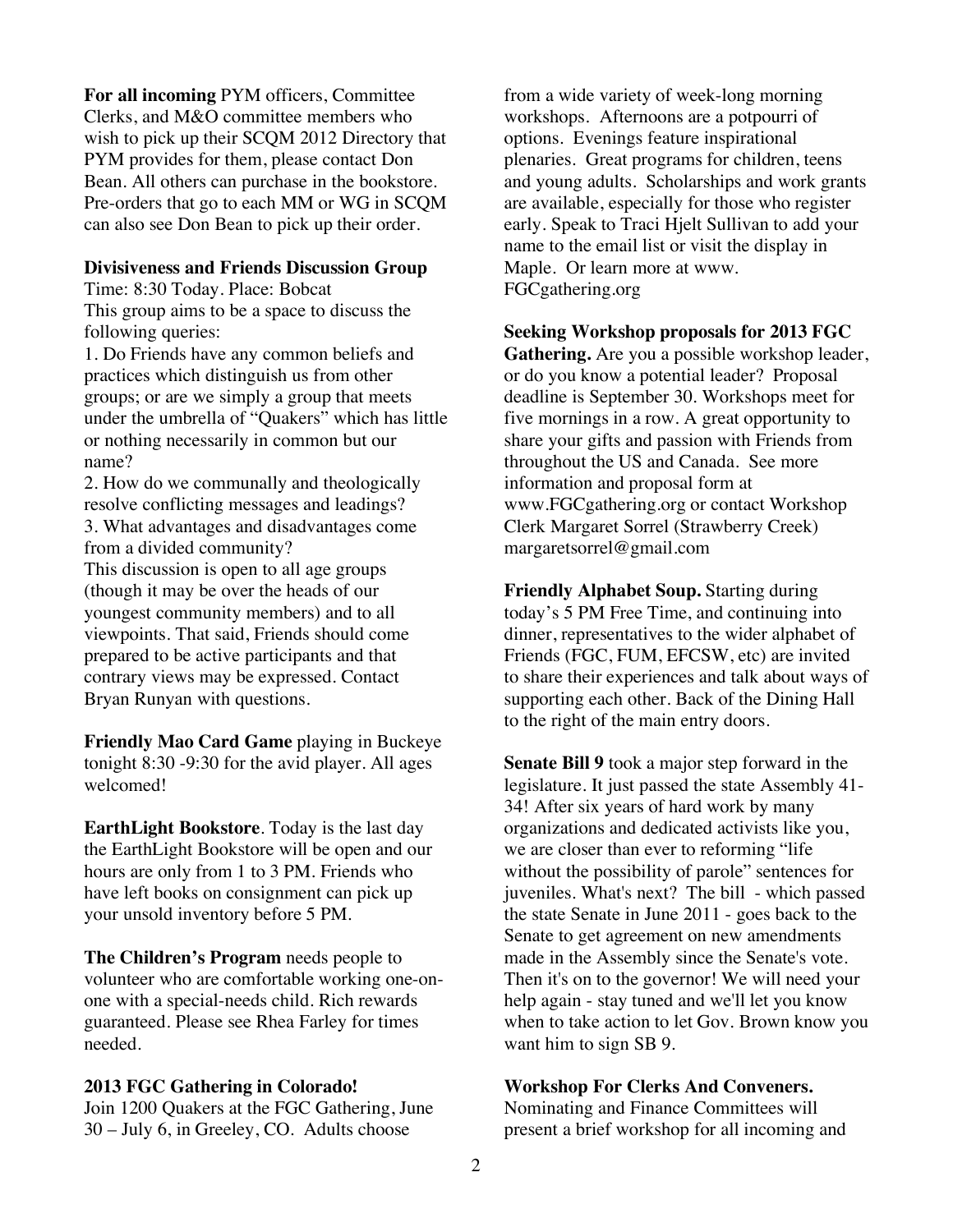continuing clerks of committees and conveners of delegations: 1:00 to 1:30 p.m. Friday, in Bobcat. Important information for the functioning of committees and delegations.

**"Quakers in the Life"**, a weeklong Quaker Center program facilitated by Jim Anderson from Sept. 23-29, will feature presentations by Stephen Matchett, Eric Moon, Rachel Findlay, Diego Navarro, Kathy Hyzy & Paul Harris. We hope to create something together that participants can take back to share with their home meetings.

**The DRAFT 2012 Annual Session Attenders List** is taped to tables in rear of Plenary Tent. Please stop by TODAY and review your data and make corrections as needed if you have not done so already. JYMers are especially asked to do so, to make sure you don't get misidentified with your parents email or cell phone number, if that's not your wish. Cross out any details you do not wish published. We will have the final version printed and available for pick-up on Saturday, and password-protected PDF version will be placed on PYM website. Secretariat

**Flyers for Quaker Center programs** are available in the display area in Maple. Please take one back to your meeting and encourage someone to come to each one.

**Friends are invited to sign up for PYM Family Night,** on the list posted on the front window of the dining hall. Group acts and those focusing on Quaker themes are encouraged. Time limit is 3 min. max. Signing up does not guarantee your spot. Please see Sarah Rose House-Lightner to confirm at breakfast or lunch today.

**Hannah Lewbel** of San Jose Friends Meeting is looking for a Quaker artist partner for making children's books. Would interested Quakers please contact her either here at PYM or by phone/e-mail: 408-306-1601 or Quakers@sappirus.com. Thank you!

**Crafts for sale in Maple** to benefit Friends work. However, the times are limited because of Worship Sharing and Interest Groups in the room. Stop by during lunch 12:00 to 1:30 and after 5 PM. All crafts have self-service cash/check cans and Friends House Moscow also takes IOUs – see forms near can.

### **FCLCA Fun-raiser September 15**

Come one, come all to a FunRaiser for Friends Committee on Legislation of California, on the occasion of Ernest "Bick" Bicknell's 100 birthday party. Bick had been planning to celebrate by raising funds for his favorite Friends' organization, as he had on his 90th birthday. Now this event will happen in his memory.

When: Saturday, September 15, 2 to 5 pm Where: Berkeley Friends Church, 1600 Sacramento Street, Berkeley, CA 94702 What: Update on FCLCA work by Jim Lindburg, Legislative Director. Shared reminiscence of Bick by friends and family. Buffet, lots of food and drink – birthday cake, socializing. Entertainment by folksinger Kitty Von Braskat-Crowe. Bulgarian folk-dancing, led by Biliana Stremska

**Friends in the Cloud** Copies of the Quarterly Meeting Directories – for College Park QM and Southern California QM – are available for free upon request to Eric Moon (College Park – ericmoon@juno.com) or Laura Gray (Southern California – QuakerBook@gmail.com).

# **Equipping the Saints, for Prop 34**

Friends who enjoyed the Wednesday interest group with Ana Zamora of the Yes on 34 Campaign – abolishing California's death penalty – were wondering where to acquire gear – buttons, T-shirts, yard signs – for their electioneering work. Go to www.yeson34.org website, click "Store" tab in upper right corner.

**Worship-sharing evaluation forms** will be distributed to the location where each group is presumed to be meeting. If you do not find them there, some will be available at the back of the tent, next to the box for completed forms.